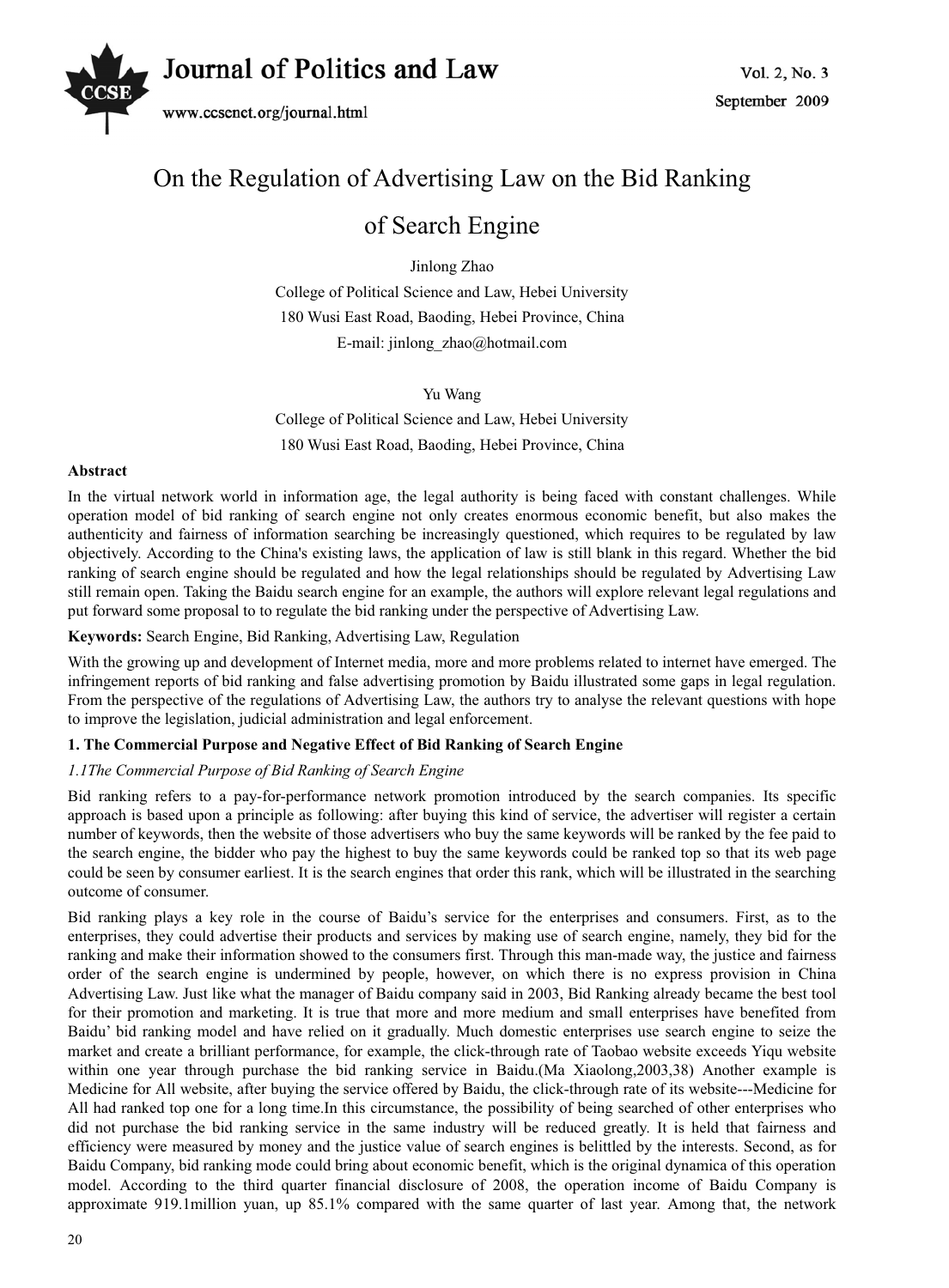marketing income is approximate 918.2 million yuan, most of which came from bid ranking. Furthermore, to the consumers, when clicking on Baidu search engine to find a merchant by the keyword, they can quickly browse the website link of the business, but it is possible that they could not find their demandable information in the first few pages on website because of the impact of bid ranking.

Among the three civil parties of Baidu Company, the enterprise and the consumer exists two legal relationships separately, and from which we can identify the legal status of Baidu Company. Baidu company entered into a synallagmatic contract with one enterprise, which is the first legal relationship; all the relevant information Baidu company provides to consumers is based on consumers' clicking, which is the second legal relationship. The two contracts are independent, namely, being equal, fair and having no bad influence on each other.

### *1.2The Negative Effect of Bid Ranking of Search Engine*

In practice, bid ranking mode of search engine will produce some bad effects as followings:

First, the ranking is based on the business services by purchasing keywords so as to give buyer' website link preference, which ignores those links which contained the keywords' real meaning. We can survey the situation by put into different keywords in Baidu' search bar.

Second, the search engine companies that take the bid ranking mode are profit-oriented and neglect the interests of consumers

Search engine should provide information to consumers veritably and quickly. As one of search engines takes the bid ranking mode, Baidu makes the advertising links preferentially flack, reducing the overall efficiency of user searching. Iprospect, a well-known search engine marketing company, has revealed that: in the United States, more than 80% of Internet users do not view the search results page after the third page. More importantly, people tend to trust the companies ranked preceding more because these companies look more strength and vitality in business. (Hou Lijuan,2006,56) However, when consumers are searching on web pages, the links as of advertising resources will break the integration of resources, which will make a search order reflect much more commercialization. The advertising information transmitted to the users this way will dilute and sacrifice some consumers' interests.

Third, intervened manually, the search pages' pattern made up by the ranking links would impact corporate reputation.

In Sanlu milk powder incident, at the beginning, there were not the report that many infants and young children got sick to death for drinking Sanlu milk powder broadly, which is proved to be interrelated with the shielding of the search website. Although Baidu company denied their shielding the negative news about Sanlu milk powder, that the links could intervene the corporate reputation manually caused a widely discussion.

The ways to impact corporate reputation could be classified as two types: One is that when a company has negative news, search engine could protect this company by deleting the negative news in time according to the contract or transfering the negative news into the second page or farther of search results so as to reduce the probability of exposure. Another way is that to put the positive news on top at all time to protect the company who already paid for that. In such a profitable model, on the one hand the enterprises advertised their product and service, on the other hand, they controlled the main information to avoid issuing the negative reports and to show their advantaged reputation. Thus, bid ranking mode became an artificial channel providing information for publicity, and search engines can be profitable by manipulating corporate reputation as a media.

## **2. The regulation basis of advertising Law on search engine**

China's Advertising Law mainly regulates on commercial advertising. Commercial advertising refers to those advertising for profits, which show to public for selling products or services. Whether Baidu's bid ranking service is belong to advertising service or not will depend on the provision of article 2 of China's Advertising Law.

#### *2.1To Analyze the Application Basis of Advertising Law through the Relationship of Search Engine and Business*

From the perspective of civil subject, as a qualified legal person, Baidu Company may advertise. Objectively speaking, since the existing law does not regulate the advertising behavior of search engine, so let's make a judgment at first: whether the displayed links containing the keywords sold by Baidu is just the merchandise or services that the enterprises purchased to promote? We could make a deduction according to existing information: first, bid ranking mode could bring commercial interests to search engines, and we can not expect Baidu, a commercial subject and market player, to give up its profits. Second,used by the public directly, search engines provide information to the people what the public require, it is a information media people concerned. Third, on this platform, enterprise can strive for more opportunities to be approchated. Thus, we may get a conclusion: through the behavior of purchasing those keywords, bidders obtained a preferable position, which means purchasing more opportunities to advertise their products and services. For example, when you search "Bluebird" in Baidu, in three pages of the first four pages only four links are foreign to the training institutes named "BeiDa Bluebird". Based on strong market share, Baidu has led the promotion of business links to meet the purpose of the enterprises promotion, through the pre-generated contract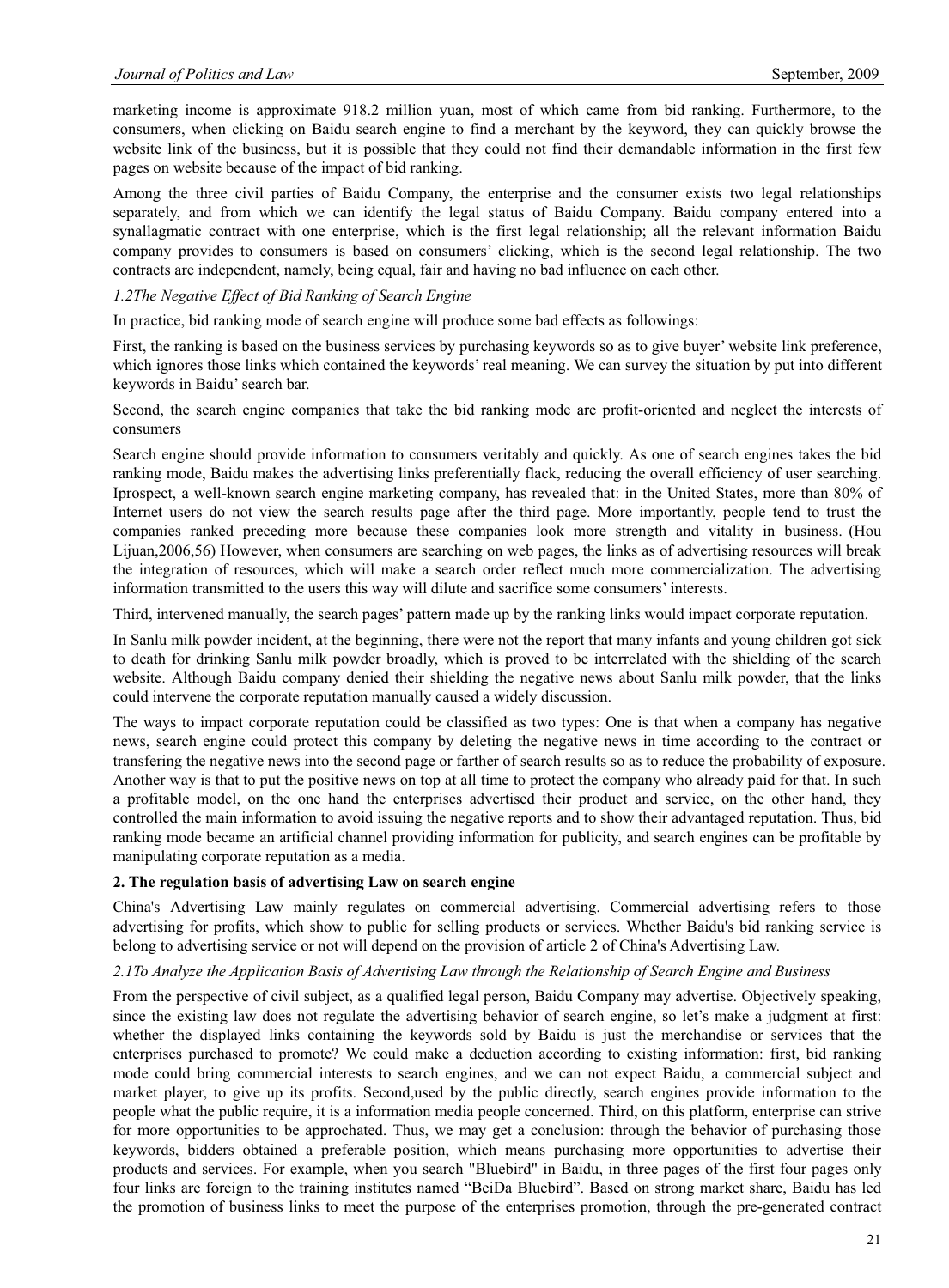getting the reward according to clicking rate. Clearly, the arrangement and propagandizing behavior of Baidu is just the services the bidders need, the rights and obligations between them is equivalent, and the services provided in the contract aims at the social benefits of advertising.

So, the authors hold that Baidu manipulating the information sources publicize the links is a behavior of advertising. Notably, the links in the right side of Baidu search pages has already been recognized as advertising. Therefore, the search engines promoting advertisements should be regulated by Advertising Law. However, as for the advertisements loccated in the left side of Baidu search page, they should be categorized into stealth advertising for its possibility of being searched, which is averse to those advertisements marked obviously. For example, the sponsor's logos and the products what the enterprises supplied appeared in the film scene, those sponsors' information in the Spring Festival evening party and so on. The keywords in website we search always have characteristics of real-time and relate to each other. But at present, China's Advertising Law does not regulate stealth advertising, so we also suggest when Advertising Law is revised, stealth advertising shall be added in the new law, and the identical criteria also should be taken.

## *2.2To Analysize the regulation basis of Advertising Law through theImpact of the BidRanking on Third-party*

From analyzation mentioned above, it can be followed that Baidu's promoting the rank for those companies that entered into contract with Baidu is an advertising behavior. Bid ranking is related to the results of enterprise sales, while the sales results necessarily involve the interests of the third-party. It is by clicking rate that the search engine companies determine the advertising fee; it is according to the money from more to less the bidders spent on advertising that the search engine rank the links. Seemingly, Baidu only changes the position of these links, but actually, this position could influence publicity directly and greatly. Without bid ranking mode, the search engines is generally dependent on the natural ranking in ordinary searching, namely the links ranking is based on equal information status among the searched words and phrases and on the consumer's click-through rate. But after bid ranking, a problem of priority among the information comes into being, no longer considering people' need at first. Priority is an effective means to antagonize an equal position. Information with a priority may have a priority in people's consciousness. Baidu, as a controller of the information sources, initiates this consciousness revolution to impact those operators including not only the customers but also those companies, which is just the reason that the company chose Baidu to promote them.

Enterprises have to advertise for their publicity, while Baidu, a search engine, should have served the searchers. However, Baidu potentially transfer the equitable selection right about information of consumers by taking the duty of promulgating advertisements to reap profits because its interests is linked closely with those enterprises. Therefore, Baidu should be regulated by Advertising Law and should bear the corresponding legal liability for his helping behavior of taking advantage of links to issue stealth advertising under Advertising Law.

## **3. The Obligation and Liability under Advertising law**

According to current Advertising Law, search engines should follow the following advertising criterion when issuing the advertisements.

## *3.1 Advertisement should not belittle other producers and operators' goods and service, and the authenticity and legitimacy of the index of links should be guaranteed*

According to article 12 of Advertising Law, the advertisement can't belittle other producers and operators' goods and service. In the advertising service through the keywords, links in search engines' pages should show objective information, so does the titles, which should be in conformity with the regulations about reality and legality under Advertising Law. In the case of Baidu company Vs. Jinde Company for violating its reputation, the plaintiff accused that when the users put the keywords about "Jinde", there were lots of information which contained "Jinde Swindler" on top of the pages, which constitutes disrepute.(Li Jinghua,2008)This kind of case is rather common. the principle of the regulation about market transactions According to Anti-Unfair Competition Law of the People's Republic of China, the principle of market transaction is to prohibit mendacious propaganda, whoes characteristics is by using of the mass media to create public opinion for goods or services in order to misleading people to make false declaration of intention. According to Article 21 of Advertising Law, advertisers, advertising operators and advertisement publishers should not assume any unfair competition. The authors hold that Baidu should assume the obligation of noticing whether there are baleful bidders by purchasing the keywords to top other operators' advertisement or not, and should avoid infringe interests of other merchants and consumers. Otherwise, Baidu company should take joint liability with the baleful bidders.

Advertising Law stipulates that the advertisement must be true. The service provided by Baidu and other search engines which are operated by bid ranking mode just belong to advertising service. According to law, advertisement publishers should bear the responsibility to assure the reality of the linked object. According to a investigation about "Do you have been cheated by false websites just because using Baidu search engine" in Sina portals. The number revealed that: 1. "yes" accounting for 72 percent, 19,864 votes; 2. "no" accounting for 20 percent, 5404 votes; 3. "Do not know"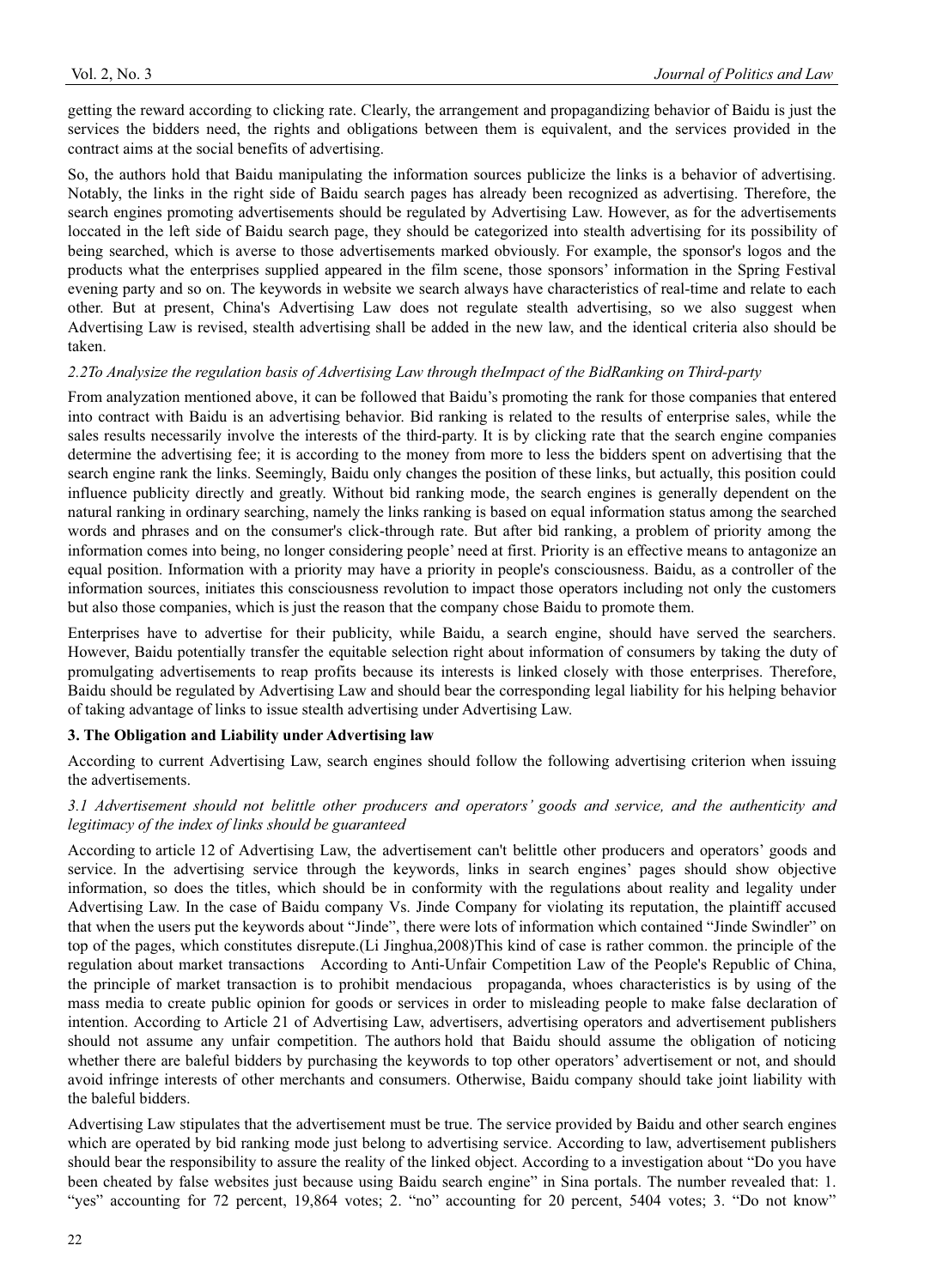accounting for 8 percent, 2301 votes.(Li Yanhong,2008)Being faced with such data, Baidu CEO Robin Li said that the law does not require search engine to be responsible for the release of information. .(Qin Chuan and Jin Lin,2008) As to this, we disagree. The statistics show that user's scale of using search engine has already risen to 170 million by July of 2008 in China. (Qin Chuan and Jin Lin,2008) With so many internet people, the market order, social order even economic development and society progress will not go on wheels if the authenticity of network information can't be ensured. It is undoubtedly important to confirm legitimacy of the advertising service of the search engine so as to guarantee the authenticity of website's chaining.

According to Advertising Law, the legitimacy of both the pages whose interfaces load advertisements and the pages of chaining which contain advertisements provided by search engines should be ensured. The legality of advertising contains both the content and form of advertisement and correlative behavior. The legitimacy of advertising content and form refers to the legitimacy of the title and content of the link, while both the content and the form should not damage the country and social public interests, and the advertisements should not conceal illegal purpose by legal chaining. For example, in cases of trademark infringement involving Baidu, Google, and other search engines were all caused by searching keywords. When consumers search keywords related to the information the links lead them to the false website, these search engines should take tortuous responsibility. These tortious act of Baidu and Google origined from not having done the formal examination previously. We thought that the legality of advertising action should follow the regulations of China's Anti-Unfair Competition Law and Consumer Protection Act. For example, in the link situation, mandatory link resembles to the compulsory enforcement of goods tie-ins and should be prohibited. After the contract is completed, even if the companies or individuals no longer pay the advertising fee, Baidu, as a search engine, still should ensure that the search on its website of the corporate site link is true and unobstructed by normal ranking, which is concerning the performance of post-contract obligations, subjected to regulation of Contract Law.

#### *3.2The Identifiability of the Advertisement and Consumers' Right to Know*

According to Article 13 of Advertising Law, advertising should be identifiable and should enable consumers to identify it as advertising. Meanwhile, according to Article 8 of China's Consumer Protection Law, the consumers have the right to know the truth. CNNIC statistics in 2008 shows that In the world of Internet, 25.3 million people are China's Internet users, at least 60% users use search engine, and they are definitely consumers. In accordance with Consumer Protection Law, the right to know is the basic right of consumers. Internet users can not be infringed the right to know. Search engine users search keywords depending upon the trust, but the links are retrieved along with a series of advertisements; Baidu makes full use of the trust interests of consumers, but consumers have to continue to consume such a search service with flaws because advertising links page can not be retrieved with identification and with inefficient searching result. It followed from the reports of Baidu promoting the false hospital information and fake medicine reported by the CCTV program that Baidu holds an irresponsible attitude for consumers, which not only undermined the trust interests of the majority of consumers, but also, as an information releaser, induced the consumption groups.

We do believe two points need to be put forward: one is how to distinguish advertisement, another is the authenticity of the information is not easy to identify. The key to solve the two problems is to ensure the advertisement in that pages can be identified and the equity of the search results.

According to Advertising Law, Baidu's specific advertisement should be identifiable rather than cohabitating with a large number of text links, the latter is prone to make consumers misrecognize. In contrast, as to Google search engine, although the essence of the "Sponsored Links" is the same as bid ranking, the differences between biding companies' search links (on the middle of the page) and non-biding companies' search links (on the left of the page) make the Internet users understand them at ease. In practice, bid ranking mode was completely abandoned by the search industry as early as 2002 in United States. (LiuJun,2008) As the mouthpiece of the Internet, search engines are not regulated clearly by current law and they donnot guarantee the authenticity of the information, so in this situation its social consequences, especially in special industries such as medical, pharmaceutical, agricultural supplies and other industries will be unimaginable. Baidu should take more corporate social responsibility when fitering information, not only reviewing the legality and the authenticity of the information, but also ensuring the identifiability of the advertisements when ordering the links. In order to ensure the fairness of the search results, Baidu and other search engines can consider controlling the ratio of advertisements in the search page and developing new supporting technical methods to solve the social problems as soon as possible.

According to Article 13 of Advertising Law, published advertisements through the mass media should have advertising tags to distinguish from other non-advertising information so that consumers may not be misled. Therefore, Baidu should, accord to keywords' information, employs the laying out of page, or special logo, colors, text, etc. to inform consumers that which links are artificialy intervened by biding ranking and which links are screened out by computer in accordance with the rules of natural links. At the same time, the number of search links by human intervention should be restricted. All those measures will help to build a fair and equitable search order and to enhance the efficiency of the vast number consumers.